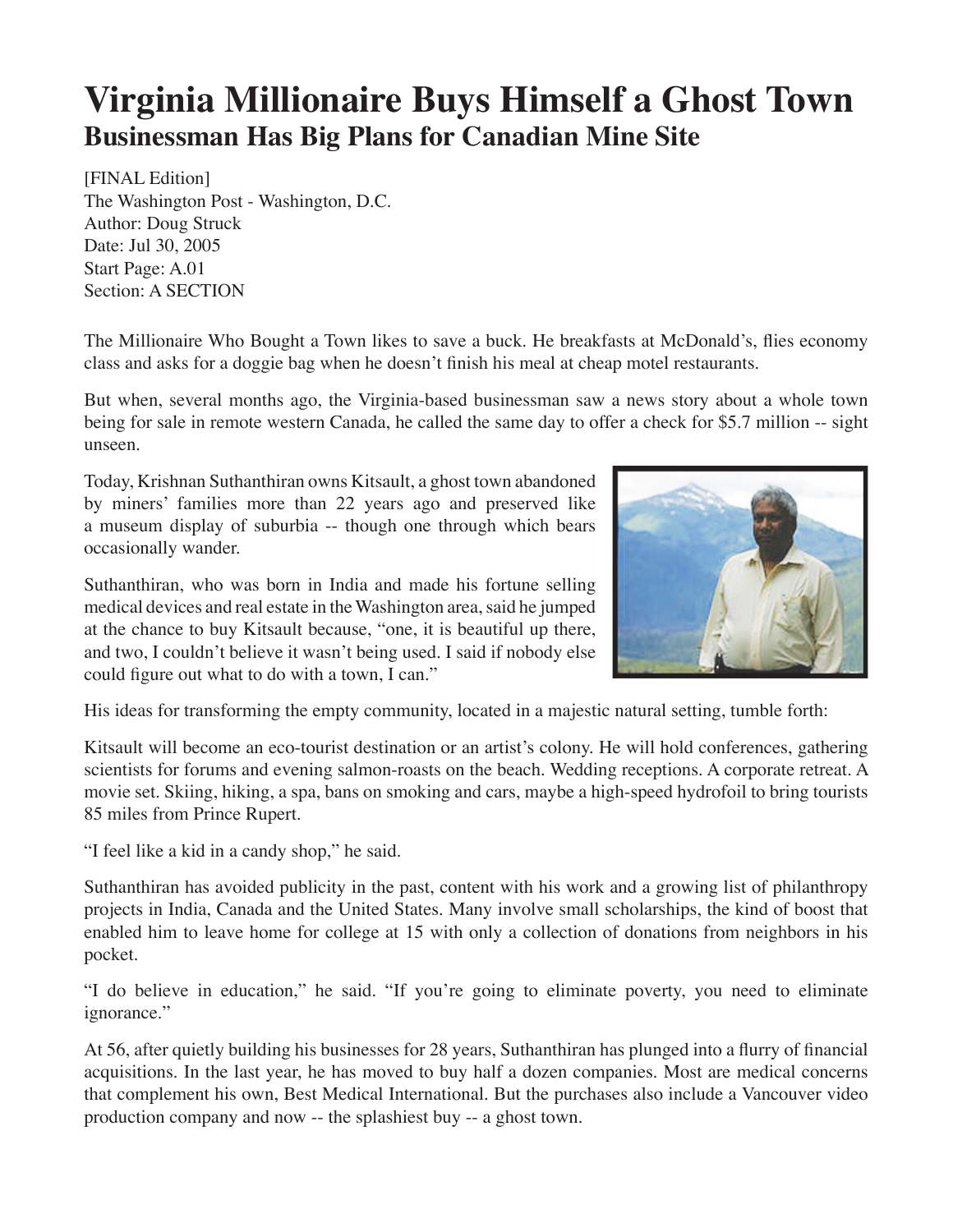"I guess Kitsault will bring me more into the open," Suthanthiran said with little enthusiasm during an interview on the long, bumpy gravel road stretching 140 miles from Terrace, a town in western British Columbia, to the old mining community.

Kitsault, 500 miles northwest of Vancouver, was to be a model mining town. Instead, it became a monument to corporate misjudgment. In the late 1970s, Amax of Canada Limited chose to reopen a local mine, dormant since 1972, that produced molybdenum, a metal used to harden steel.

The setting is stunning: Green-cloaked mountains crested with streaks of snow plunge toward lakes and river gorges. A tidal estuary by the town teems with shrimp and salmon. Curious harbor seals poke up their heads from the water beneath the swiftly moving shadows of bald eagles.

Amax created a modern, planned community to house 1,200 miners and their families. The company built seven apartment buildings and 92 suburban homes with aluminum siding and green lawns. The town boasted a recreation center with a gleaming hardwood-floor gym and a swimming pool, health clinic, community center, library and daycare facility.

"It was an ideal place for a family," said Larry Payjack, who opened a sporting goods store in the town's small mall. There was no crime; residents formed a bear watch to collect the kids when a bear wandered through.

But just as the families were getting settled, the price of molybdenum plunged, from a \$15-a-ton high to \$3. An oversupply of the ore from competing mines and the recession of the 1980s killed off the "moly" market.

The company stockpiled the ore in one-ton bags on the beach for a while, recalled Art Hill, an electrician. Then, in November 1982, it ordered the operation closed, and within months, the town was abandoned. Most of the mining families, accustomed to a boom-and- bust lifestyle, moved to places where dreams still hid in seams of coal, asbestos or gold.

Kitsault was left empty and eerie. The glasses are still stacked for the next pint at the Maple Leaf Pub. The sign-in sheet at the day-care center shows a dwindling roster of 3-year-olds. Amber LaForge was the last to attend -- alone -- on June 27, 1983. The pool was left filled. Residents left the doors unlocked.

Amax and the successive owner, the giant mining company Phelps Dodge, kept a caretaker there who mowed the lawns and kept the heat on in the winter, keeping the town surprisingly intact.

"It's nice and peaceful here in the winter," said Jim Essay, 65, who lived with his wife, Maggie, as a Kitsault caretaker for the last two years. "Maggie did a lot of cross-stitching. We played cards a lot."

There were occasional attempts to sell the property, but no takers until the price dropped and Suthanthiran noticed the ghost town for sale.

He had a history with Canada. He had come to Carleton University in Ottawa in 1969 at age 20 on a postgraduate scholarship after leaving India, where a friend's father had taken up a collection to rescue the smart young man from his family grocery store and send him to college.

Suthanthiran got a master's degree in engineering and then went to Washington to make medical devices with an oncologist. He started his own company in 1977, specializing in sophisticated radiation treatment catheters used to fight cancer, the disease that had claimed his father in India. The company now employs a staff of 130 in Virginia and 100 in Europe.